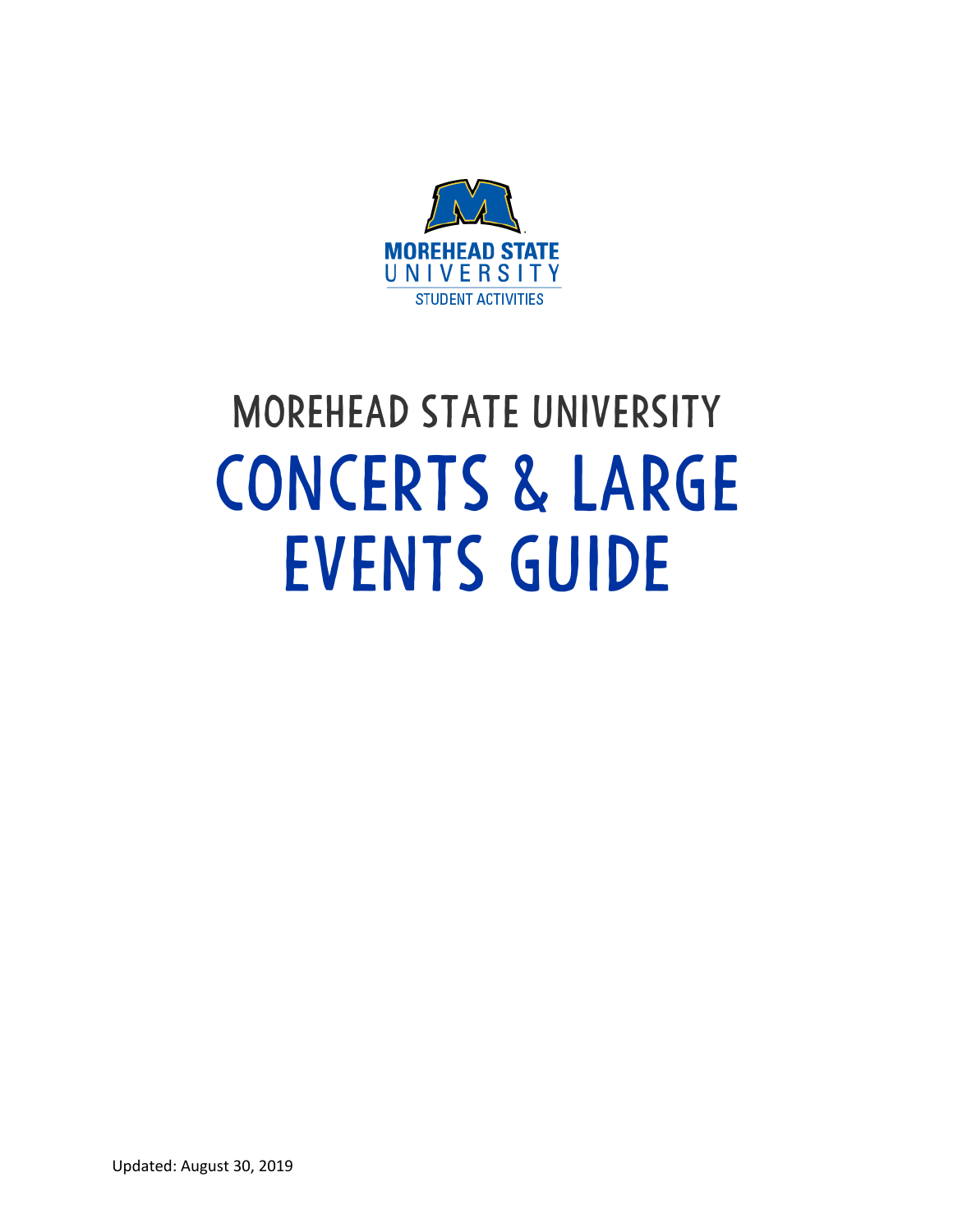Planning and executing a concert on campus requires a large commitment from the RSO (Registered Student Organization) or group that is sponsoring the event. It is critical to understand the preparation, costs and procedures required to ensure a successful event. This guide is intended to help you understand the committed required for a concert event and help you assess the possibility of sponsoring an event of this size.

## WHAT YOU NEED TO PREPARE FOR PLANNING THE CONCERT

Before you begin making plans for your event there are critical factors that you should consider:

- $\triangle$  Planning for the event
- $\triangleleft$  Space requirements
- $\triangle$  Costs and budgeting
- $\triangle$  Booking the talent
- $\triangleleft$  Marketing of the event
- $\leftarrow$  Fvent timeline

Creating a planning timeline is an important start to your concert as it will give you an idea of the time required to begin the planning process. A planning timeline is different from an event timeline as the planning and execution of the event are two different aspects.

Creating a plan for the event

- 1. Planning for the event should begin at least 6 months prior to the planned date of the event.
- 2. During this phase these questions should be considered and answered
	- a. How big do I want this event to be? Be realistic about the capabilities of the campus spaces that are available for your event.
		- i. Spaces such as the AAC (Academic Athletic Complex) require additional approval in writing from Athletics as that is the primary practice and event space for many sports.
		- ii. Jayne Stadium also requires additional approval in writing from Athletics.
		- iii. The Intramural Fields requires additional approval in writing from Recreation and Wellness.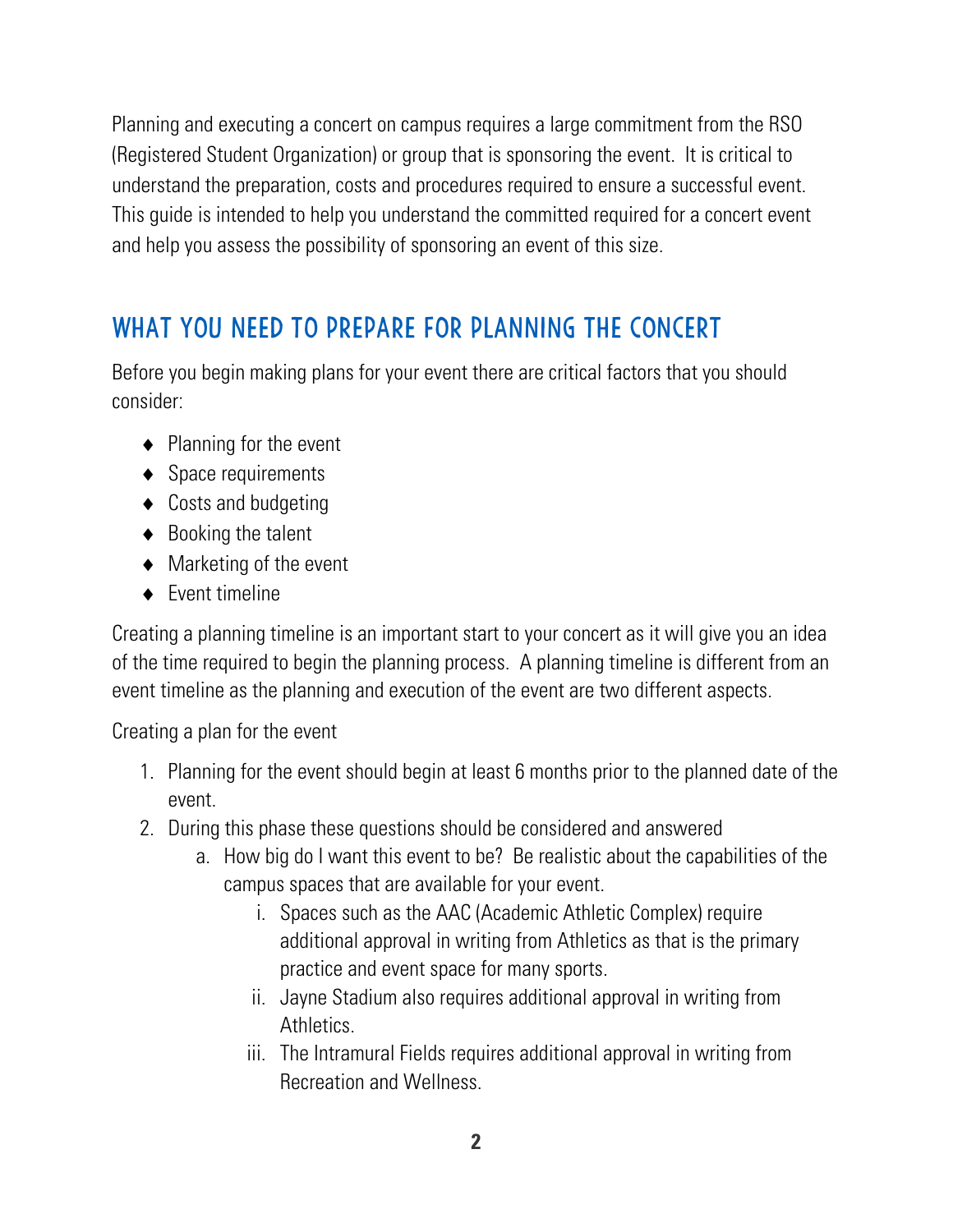- iv. All other spaces on campus requires a reservation through Student Center and Event Services.
- b. Does the RSO or group have all of the financial resources to execute the concert up front without relying on ticket sales to fund the event?
	- i. Financial Commitment the total amount of money required for the show, including the talent fee, production needs such as lights and sound, and other fees such as the representative/agent fee, defined in the contract must be available from the organization/group before asking for the contract. It is possible that the money may be encumbered from the account up to 4 months prior to the event and continuing until all the bills are paid for the event. **DO NOT RELY ON TICKET SALES TO FUND THE EVENT!** Ticket sales rarely pay for the talent fees alone, the group/organization must have all the money available for the event prior to pursuing the talent. The sponsoring group/organization must first get an official quote for the cost of the talent. This must also include other costs (see technical rider) and ensure they can cover all the costs before proceeding.
- c. What is a contract?

One of the most commonly misconceptions about hosting large events/concerts is the contract. The contract is a legally binding document that commits the sponsoring group/organization to fulfil the all the obligations that are defined in the contract.

- i. The show must be secured with a contract from the representative/agent of the talent. We recommend a guaranteed fee be secured as this will limit any additions to the cost after the contract is signed by all appropriate personnel.
- ii. If the contract is all inclusive all the costs for the additional requirements are included in the cost of the contract. This can be items such as additional sound and lighting, accommodations, meals and any other requirements the contract defines.
- iii. **READ THE CONTRACT**! Read every word of the contract and make sure you understand each part of the document. If you have questions reach out the representative and ask for clarification. Use the contract to develop your needs list and timeline for the event. Everything in the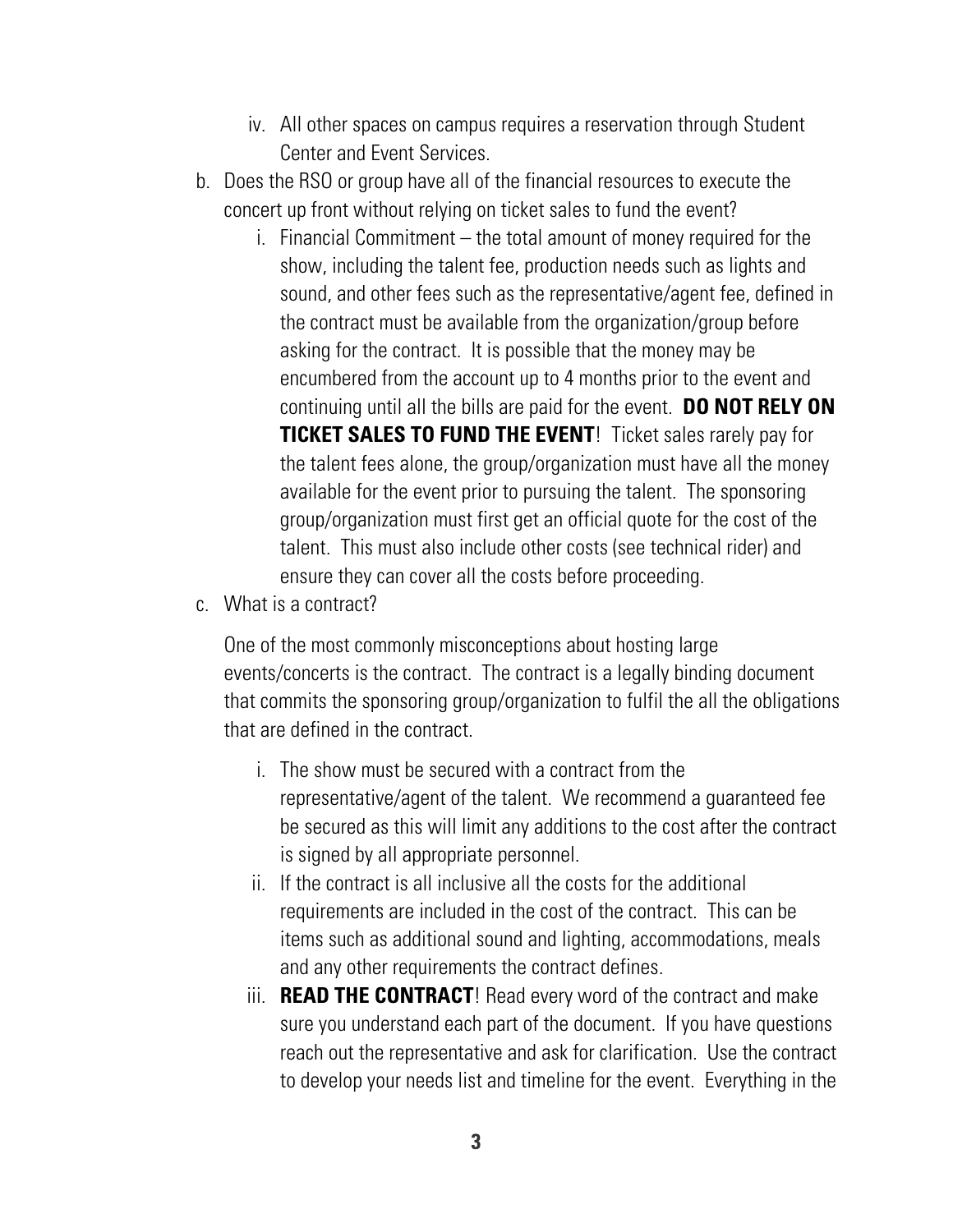contract once it is signed, is the responsibility of the sponsoring group/organization.

- iv. You can ask for reasonable requests to be met and unreasonable requests be removed from the contract. This is the area where you should consult Student Activities, Student Center and Event Services or Student Affairs if you feel there are things in the contract that are unreasonable or cannot be met by the sponsoring group/organization.
- v. Pay attention to details! The contract may state something as unique as the type and/or brand of snacks that must be provided for the speaker/talent during the performance. It may be a good idea to go through the contract thoroughly and make a list of all demands to use with the to do list for the event.
- d. What is included in a contract?
	- i. Most groups that are entering into the idea of hosting the event may think a contract is simply the amount of money required to secure the talent. However the contract may include (and usually does) a rider and/or technical rider for the event.
	- ii. A technical rider is a document that lists all technical and other requirements of the talent. An all-inclusive contract may include the cost for some or all of these items. Some things that are commonly listed on a technical rider are:
		- a. Sound and lighting requirements the technical rider may stipulate requirements that would require more sound and lighting that can be met with university resources. If that is the case the sponsoring group/organization must also provide additional sound and lighting to fulfill the technical rider which may be an additional cost.
		- b. Stage size of stage required for the performance
		- c. Dressing rooms requirements
		- d. Backline sound requirements such as additional speakers and amplifiers
		- e. Marketing and promotional requirements
		- f. Transportation requirements
		- g. Hospitality/catering requirements Any food needs for the event has to be provided by the sponsoring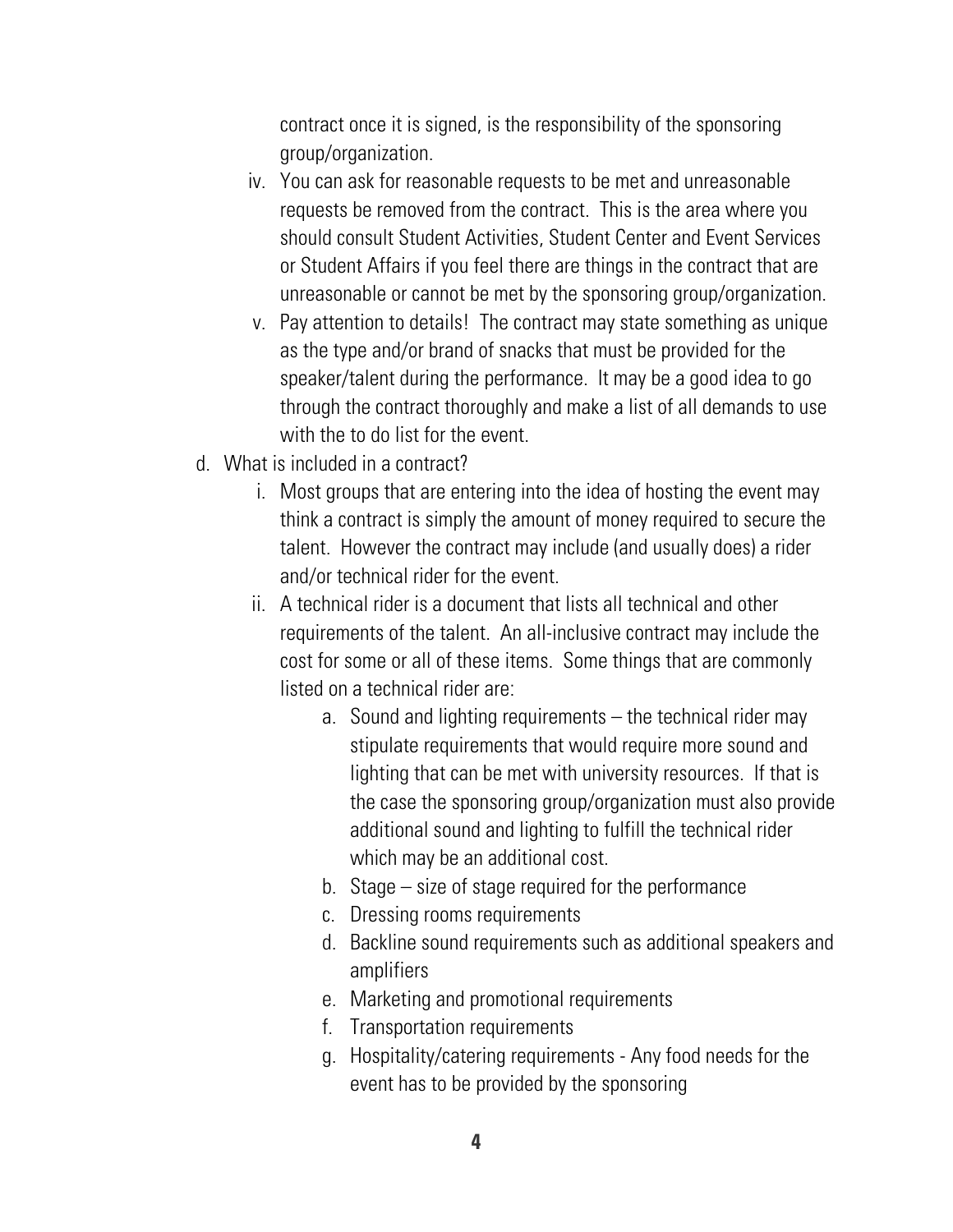group/organization. Since any venue the sponsoring group/organization would use is a campus facility, you are either obligated to use Aramark or complete a food exemption waiver. To begin, Aramark must be the first place you approach about catering needs. If they cannot provide the catering requirements, you must submit a food exemption waiver to Auxiliary Services.

- h. Hotel requirements
- i. Contact information for people from the talent management to exchange information between the talent and the group/organization
- j. Additional items such as taxes that are attached to the cost
- k. Ticket sales and complimentary tickets
- l. Insurance requirements for the event, this would include liability insurance as well as workers compensation for anyone working the event
- e. Are there other considerations the sponsoring group/organization should be planning for the event?
	- i. Security security for the event is the responsibility of the sponsoring group/organization. The University Police Department is not obligated to provide security for your event. You should include that in the possible cost of the show and know what type of security is mandated from the contract. If it is required for you to provide security, what type of security is defined in the contract? Security can be as basic as volunteers with designated clothing such as t-shirts that have security on the back to detailed such as hiring of off duty police officers which is the responsibility of the sponsoring group/organization.
	- ii. ADA accommodations- other factors to consider are items such as reasonable ADA accommodations for attendees. This can include seating, sound, lights, interpreters, access to venue and any other considerations that could prohibit attendance.
	- iii. Fire Safety- planning of the event must account for adhering to all health and safety regulations on campus. The sponsoring group/organization is required to consult the Director of Environment Health and Safety to ensure compliance of all safety regulations.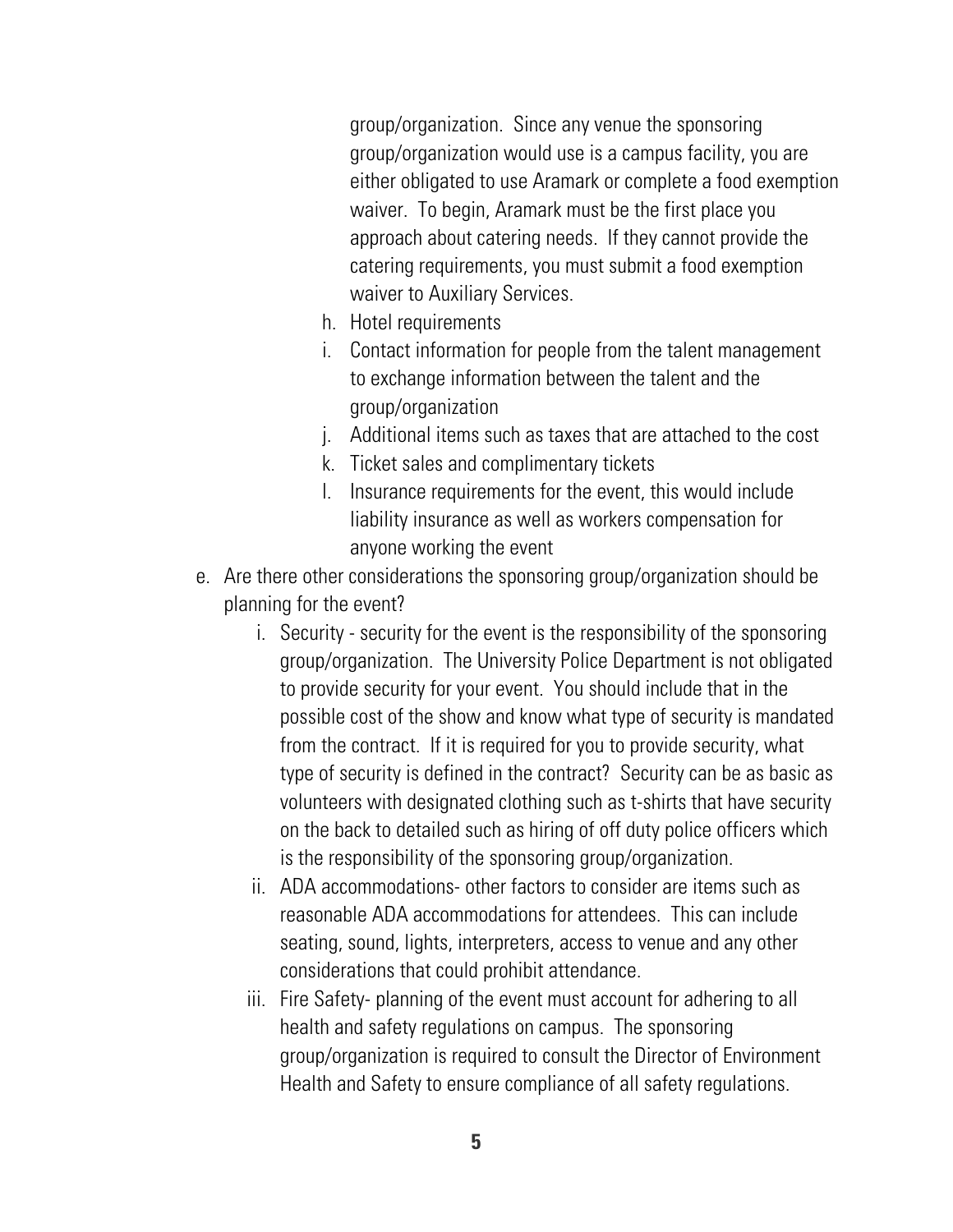- iv. Liability the sponsoring group/organization is required to meet all liability requirements through the Office of Environment Health and Safety. The host group is required to meet with the Director of Environmental Health and Safety to ensure they understand the liability of hosting the event.
- v. Outdoor events it is recommended that outdoor events have a contingency plan such as a weather site or cancellation plan ready in case of inclement weather.
- vi. Management of audience behavior organizers should also have a plan of how to address behavior that is disruptive or breaking university policy such as drinking, smoking etc.
- f. Is there space on campus for an event of this size?
	- i. Depending on the size of your concert, MSU may or may not be able to accommodate the event. Remember we are limited in what spaces are available as large spaces such as AAC require additional approval. Laughlin Health Building and Wetherby Gymnasium are not available as spaces that RSOs or campus groups have access to as they are under the jurisdiction of the city of Morehead and Rowan County not MSU.
- g. Will your RSO advisor serve as the responsible MSU representative for the event?
	- i. One of the critical pieces of the planning process is to ensure your advisor is willing to serve as the person responsible to oversee all parts of the concert particularly the costs and budgeting. You will also need someone to sign off on the contract as the MSU representative which should be your advisor. Students cannot serve as the MSU representative for RSOs for contractual purposes.
	- ii. The contract should be previewed by several people to ensure there are no other costs associated with the talent that is the responsibility of the organization.
- 3. Marketing your event
	- a. If you have a plan to market your event and that plan includes Communications and Marketing, there are some additional considerations for the sponsoring group/organization.
		- i. What type of marketing is being considered?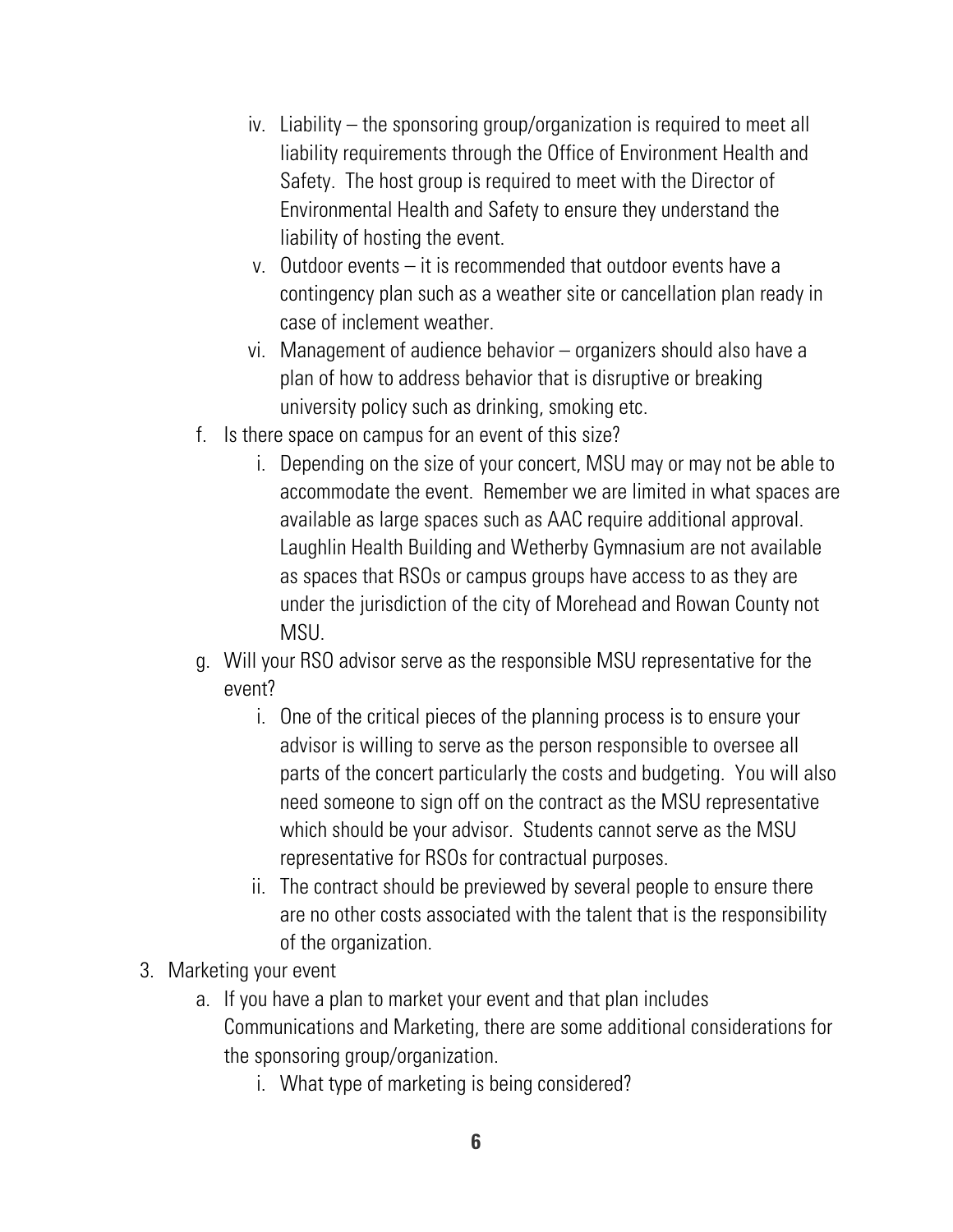- 1. Posters/flyers all posters/flyers used for marketing and promotions that use any trademarks of MSU including offices and departments must be submitted, created and approved through Communications and Marketing. It is recommended that the sponsoring group/organization plan for this to take up to four (4) weeks.
- 2. Social Media any social media accounts included in the plan that are official university accounts must also be submitted, created and approved through Communications and Marketing. It is recommended
- 4. An actual timeline for the event should be created to stay on track with tasks that need to be completed prior to, during and after the event.
	- a. It is recommended that you begin at least 4 months prior to the event to begin the timeline and use month increments to create the timeline until the last month them weeks and days should be used for the timeline.
	- b. For example
		- 4 months out
		- 3 months out
		- 2 months out
		- 4 weeks out
		- 3 weeks out
		- 2 weeks out
		- 7 days out
		- 6 days out
		- 5 days out
		- 4 days out
		- 3 days out
		- 2 days out
		- Day of timeline
- 5. Once there a plan created for the event, you need to submit a completed Host Request Form to the Office of Student Activities and schedule a meeting with Student Center and Event Services, Student Activities, and Environmental Health and Safety to propose the event. Representatives from those offices are required to sign off on the event before proceeding with the concert plan. There may factors that you